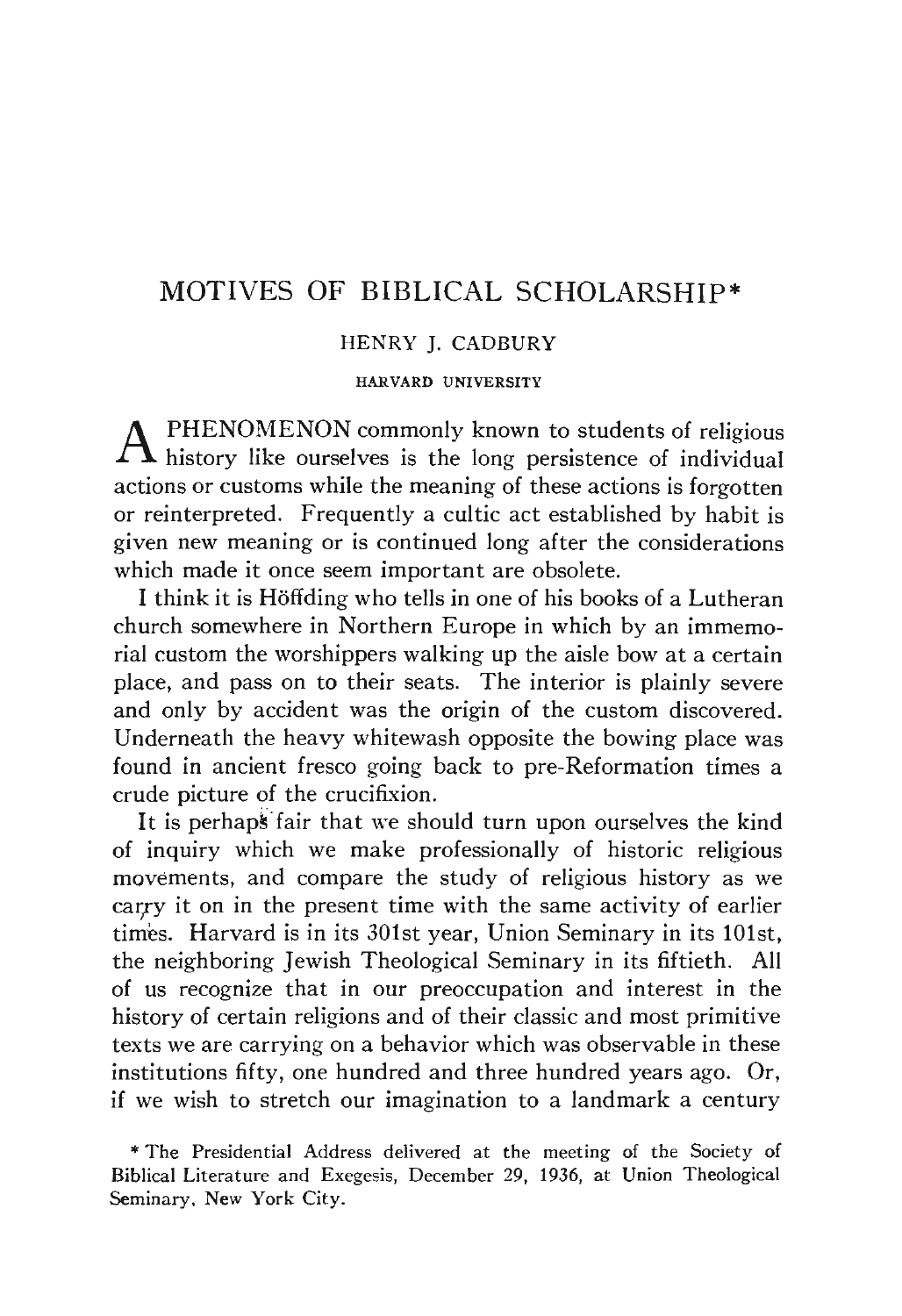further back, those of us whose interest is in the New Testament may fix our thoughts for comparison on the probable mental and religious outlook of those two men who died in 1536, Erasmus, the humanist, and Tyndal, the martyr,—the first men to produce a printed New Testament in Greek and in English respectively. Can we not contrast any concern we may have today for the Scriptures with that which we may believe was felt by the heroes of these anniversaries?

I would not attempt to compare or contrast either the methods or the results of such study now and then. There are differences, striking differences, between Biblical scholarship now and in earlier centuries. These are not hard to analyze. But more like the illustration that has been used from our own profession and more subtle is the problem of the changed presuppositions of our age-old occupations. We are used to asking, with what thought do later generations continue to observe ancient rituals or taboos? How do the very same words change their meaning as we compare the prehistoric with the historic, the primitive with the late, in the several stages of religion? Familiar to many of us are such examination questions as these:

What was the motive for sabbath keeping in primitive Semitic religion, in each of the codes of the Hebrew law, and in the age of the Tannaim?

Contrast the motives of the earliest Christian mission with those of some modern missionary that you know.

Let us ask ourselves, what is the present rationale of the time honored profession of Sacred Scripture as compared with the motives of our predecessors.

It is the more necessary to ask the question and to make it quite conscious in that the change itself has been exceedingly gradual and unintended. Revolutions of thought, no matter how complete, are easily overlooked when they occur unconsciously as the result of influences which work slowly and unperceived. These influences are of course in part the results of a different type of Biblical scholarship. But the results, too, are doubtless partly caused by the different underlying attitude to the subject. It would be a mistake to suppose that merely their own new discoveries have changed the scholars' attitude to the Bible.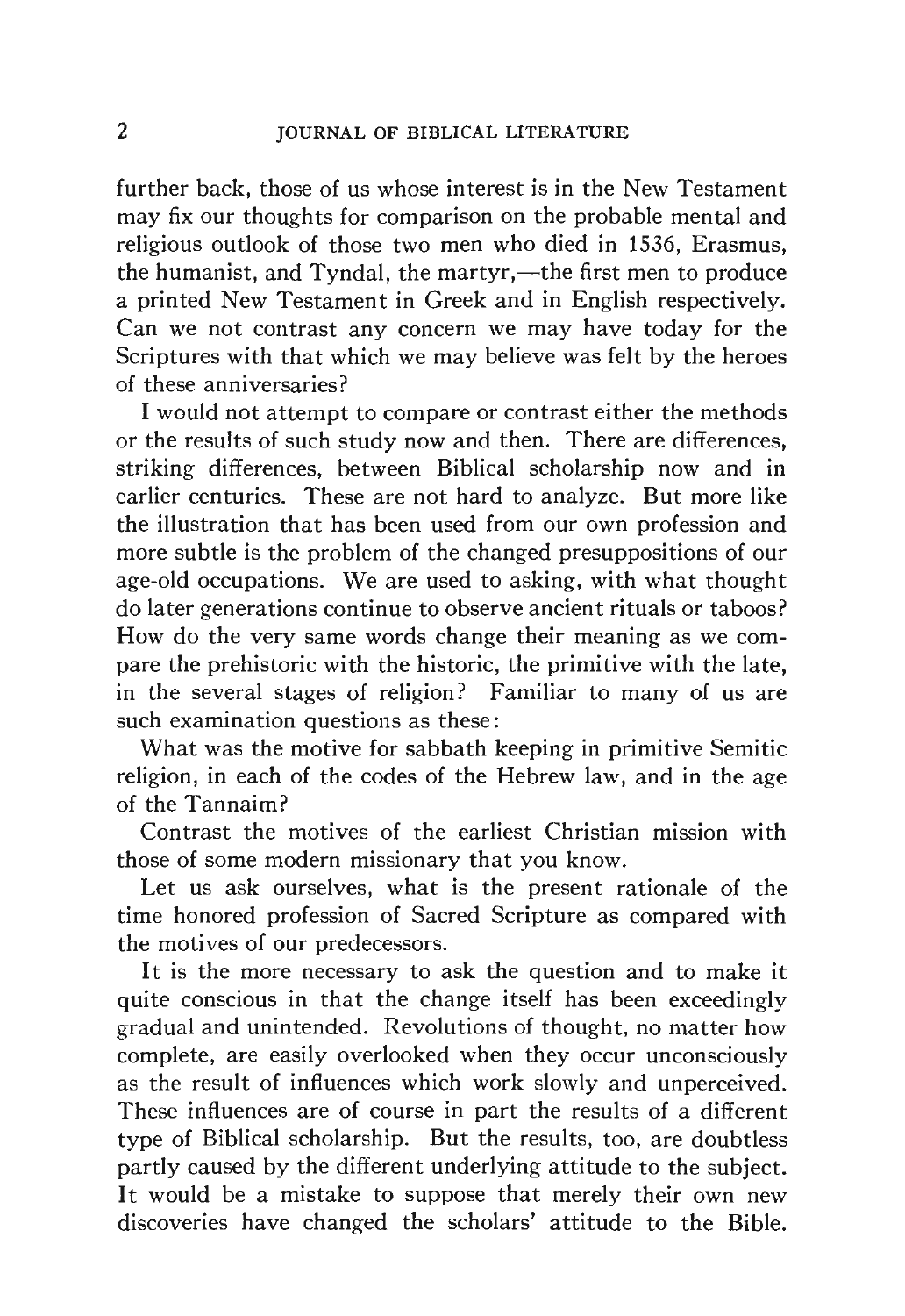Beginning with different general conceptions they have come to the Bible with questions differently posed, and the new answers have depended on the new approach. This approach is often due to factors quite outside their profession, to political and economic changes not to mention theological or ecclesiastical patterns. The best histories of Biblical scholarship have duly recognized how at every stage the scientific pursuit has been affected by the vogue of contemporary philosophy in a larger sphere.

The history of Biblical science has more than once been written. The influence of contemporary thought, the changes in method, and particularly the various results of study of various parts of Scripture are matters that have all been recorded. But in none of these books, as far as I know, nor in any special monograph, has the *motive* of Biblical study been analyzed. Here is a chapter of our past to which I would call your attention, or rather, a series of unwritten chapters extending back through the whole story of Bible reading and interpretation.

One need not remind this audience that a change of attitude to the Scriptures is not unique to our later generations, but is something that has happened time and time again from the beginning. We speak often of the canonization of the Scriptures and we do well. But what lies behind that word in any official or ecclesiastical sense is a changed presupposition with which the casual products of an earlier age come to enjoy a different regard from their readers. What the special treatment of the Bible books has done for the understanding or misunderstanding of them is a subject that would take long to summarize. It has affected even the transmission of their text, perhaps more for the better than for the worse. It meant a predetermined expectation on the part of the reverent reader. And what the reader sought he often found. He expected unity, consistency, accuracy; he expected authority, regulation and prediction. He expected timelessness, universality and finality. How far the first readers or hearers of Amos or of Jesus, Ezekiel or Paul, expected the same qualities, I do not precisely know, but I am confident that their expectation was rather different.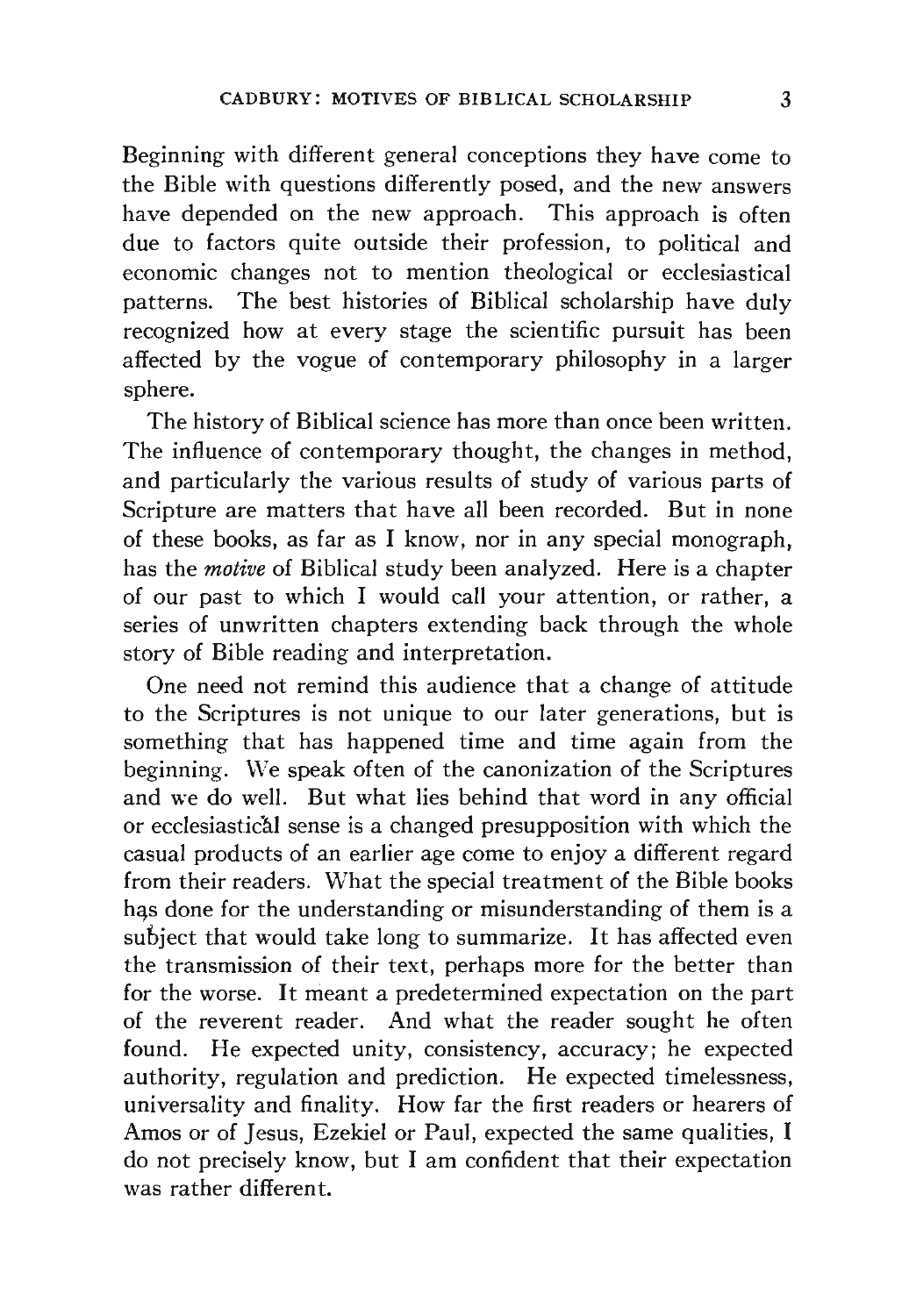Let me remind you of the spirit and feeling with which much earlier study of the Scriptures was informed. I describe the attitude without criticizing it, realizing that much of it still continues today. A god now largely incommunicado had once dealt directly with men. He had spoken to the fathers through the prophets. He had revealed his whole will face to face to Moses. He had incarnated himself in Jesus of Nazareth. But the Bible was not thought of as merely a record of revelation. That is one of the stages by which we ease ourselves away from the stricter view. The Bible was the Revelation. Judaism and Protestantism both, I take it, regarded the actual text as inspired,—verbally inspired, -literatim et punctatim, as well as verbatim. This inspiration applied to the original language and to the autograph copies in that language. With some exceptions it was not extended in theory either to translations or to subsequent codices, though as a matter of fact supernatural control of translators and scribes was so naturally assumed, that versions like the Septuagint and the Vulgate were treated as though equally inspired, and standard texts whether Massoretic or Textus Receptus were treated as though they were autographs.

This attitude alone would account for most of the interest and devotion of Biblical study. The motive of a literary scholarship was recognition of the unique religious value of the books. Textual criticism had every reason then for aiming to determine as nearly as possible the original reading of every verse, the *verba ipsissima*  of God, and philological acumen had every reason for the most minute study of the dead languages in which the Bible had been inspired or dictated.

I can recall George Foot Moore, who was no conniver at ignorance, explaining apparently without regret the modern trend away from Hebrew and Greek in the training of ministers. The study of these languages, he said, had been justified and required a generation or two ago on the conviction that divine revelation had been made in those tongues, and that no one whose business it was to interpret that revelation could do so successfully if he could not read it in the original. But modern liberal protestantism had abandoned that assumption. There was accordingly less need for first-hand acquaintance, which had often been in practice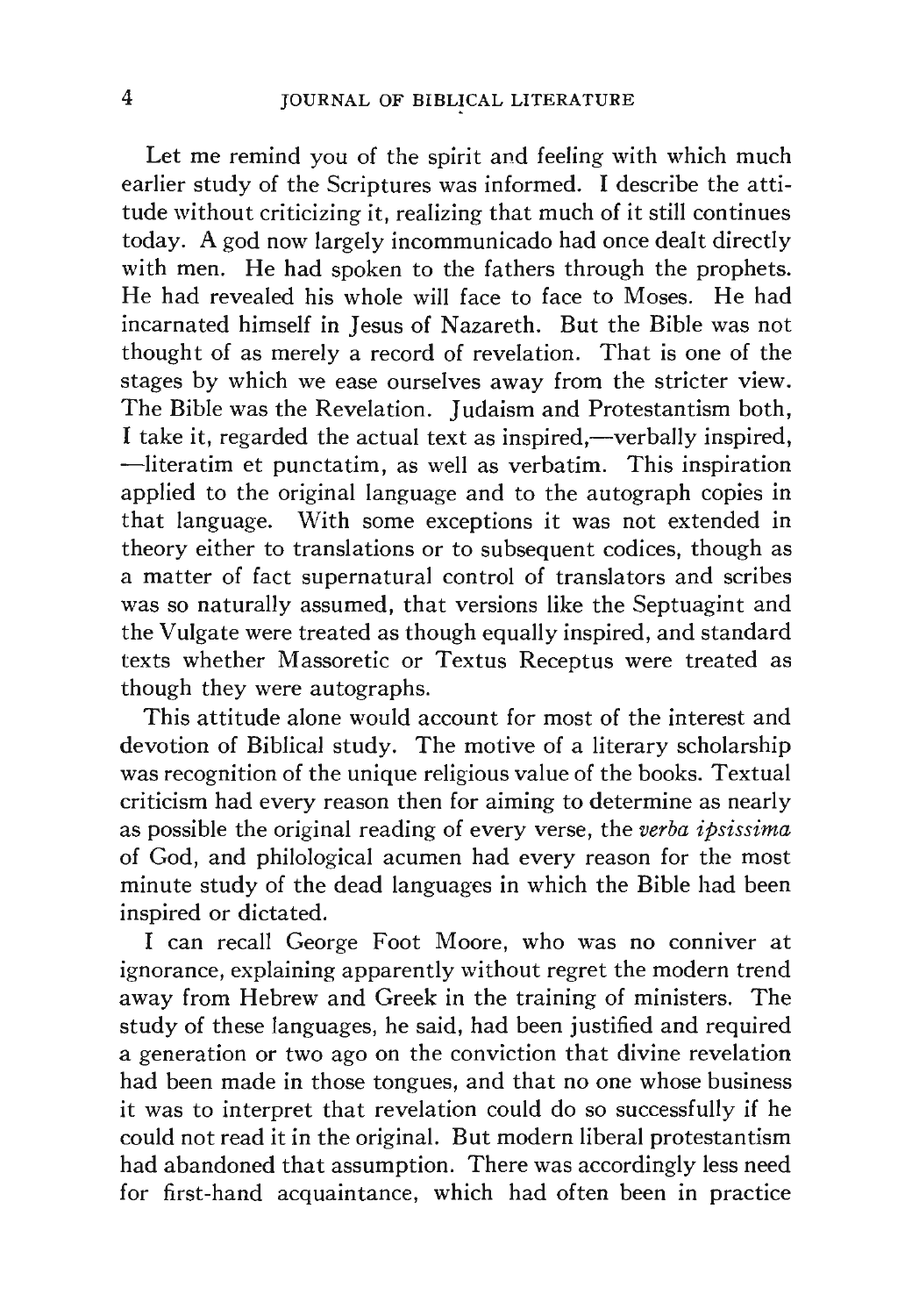a bowing acquaintance, with *pi'el* and *pu'al*, with *els* and  $\dot{\epsilon}$  and all the refinements of grammar so dear to the older theologians.

Archaeology as ancillary to Bible study is experiencing a similar change of rôle. Originally I suppose the identification of Biblical scenes was inspired by reverence and piety. With sentiment and emotion pilgrims sought the sites of sacred history and biography, much as we commemorate with tablets of bronze today the sites of secular history and biography. But with the first mutterings of scepticism orthodoxy had recourse to archaeology to confirm the Bible. The discovery of the Babylonian flood tablets was first most generally hailed as proving that the Biblical flood was historical. The literary and cultural implications of the find were only an afterthought. The same apologetic value was claimed of the Egyptian store cities and indeed of nearly every discovery that could be brought into comparison with the Bible. Even today excavators and their sponsors are often motivated by a hope of confirming the Bible.

The rationale of this apologetic if analyzed is briefly this. The Bible is either all true or all false. To prove that Ur was a great city in the time of Abraham, that the four kings mentioned as his contemporaries are the names of real persons like Hammurabi, shows that Abraham himself is no myth, and that all that is said of him in the Bible deserves complete confidence. The proved accuracy of one part of a book proves the accuracy of it all, and the accuracy of one book in the Bible carries the accuracy of others. The exponents of such a view often are consistent enough *to,* admit that a single proved inaccuracy in the Bible would invalidate it all, and in both their positive and negative totalitarianism they do not distinguish between historical fact and relig ious truth, nor of course between grades of historical probability.

For many of us today archaeology and indeed all study of ancient history has a different value. It helps us to understand rather than to defend the Bible. It provides in a much wider area than in absolutely overlapping data what I like to call "contemporary color." If it dovetails with Biblical statements well and good; but even when it does not, it enables us to recover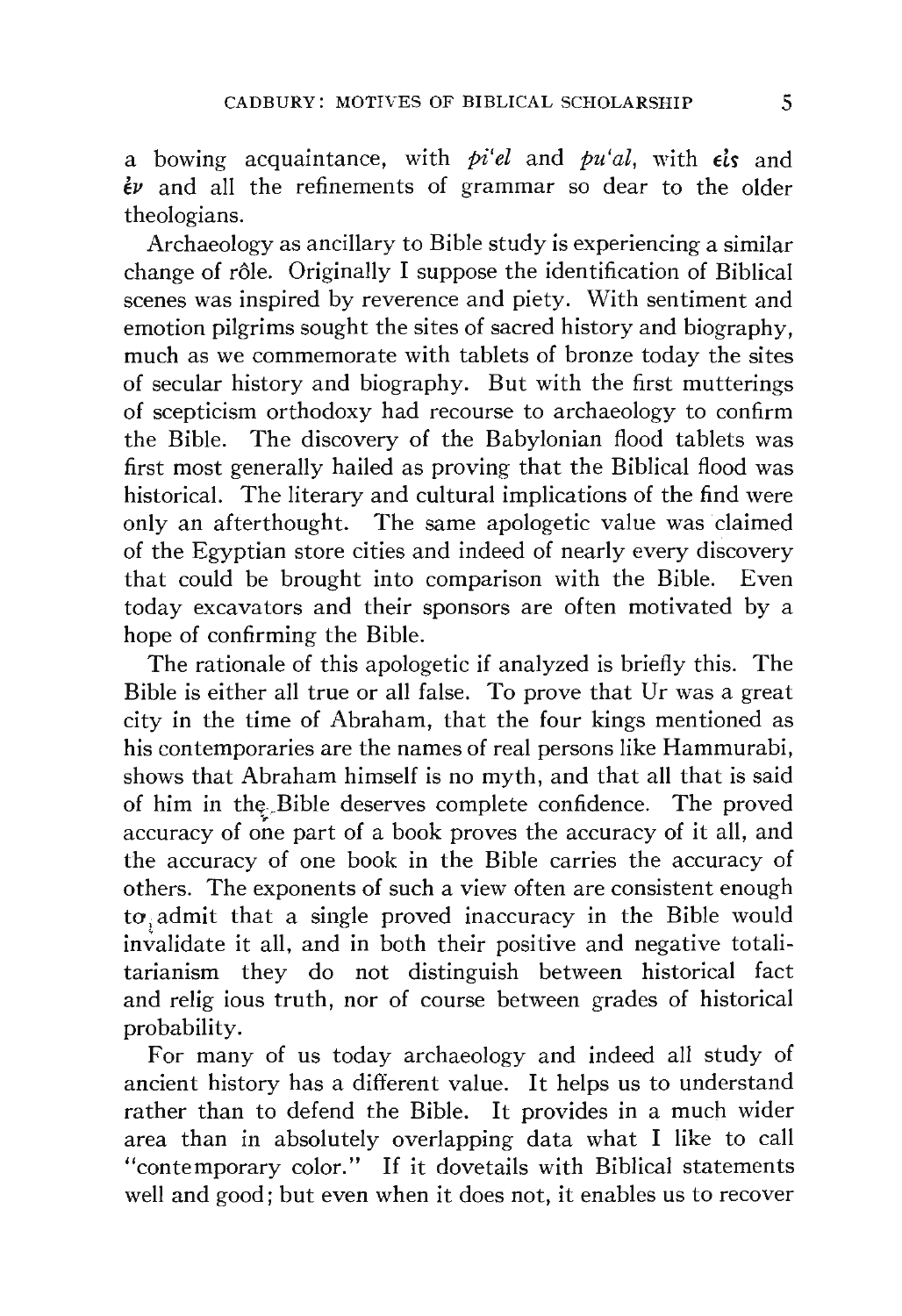the life and particularly the mentality of the ancient world, $$ the Biblical environment in the largest sense of the term. Our research is motivated by a concern neither to validate nor to invalidate the narrative, but merely to illustrate and enrich its meaning.

In this way even lexical study has its importance. A better apprehension of the probable force of a single Greek or Hebrew word in the Bible is after all these years of study an achievement to be welcomed and acclaimed, but not as a new insight into the message of the Divine but as a clearer understanding of what a famous and significant author intended to convey. The modern scholar is modestly content to have promoted sound knowledge in this field as his colleagues are in other fields of history and literature without any sense of the unique importance of his findings.

For a more rapid and revolutionary example of changed attitude to the scriptures and one whose psychology deserves more study than it has to my knowledge received I would mention a much older process:— the retention of the Jewish Bible in the early Christian church. The latter included former disciples of the Jewish rabbis, former Jewish Hellenizers, and even Gentiles who had never heard before of Moses and the prophets. In an extraordinarily short time the Christian acceptance and use of the scriptures in Greek was an established and practically universal fact. Marcion is, I take it, not representative of an older Church without the Scripture, but the protester against what was already by 150 C.E. a *fait accompli*.

The novelty of the early Christian use is as striking as its rapidity. We are probably wrong in supposing that it all centered about Messianic prophecy or that it allegorized after the Alexandrian pattern. Hellenistic Judaism as revealed in Philo is only partially a bridge between rabbinic and Christian use of the Old Testament. While Jews then and now may well regard the Christian appropriation of the Old Testament as brazen robbery or perversion, both they and Christians must admit that it illustrates the power of new presumptions to revolutionize the treatment of the Scriptures.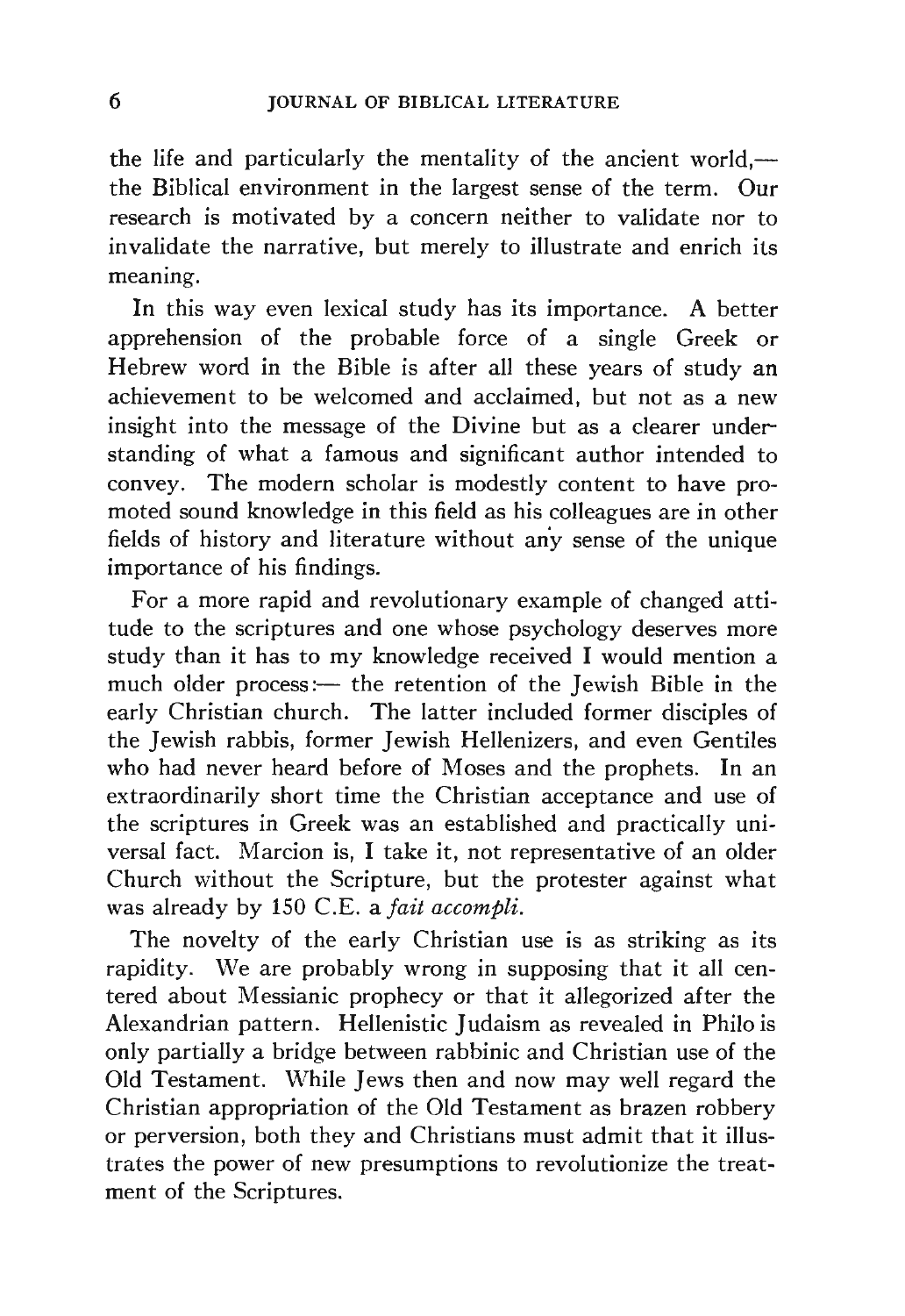I have spoken thus far of the aims of Biblical scholarship as differing with time, and changing with the passage of the years. There is also, I believe, a contrast in aims at one and the same period and even within the mind of an individual scholar. We are few of us one track minds, though our multiplicity of motive or intention is due more to variety inherited or ill-composed rather than to a well articulated breadth of aim. Even today, as all through earlier history, two principal motives (as far as conscious motivation may be predicated at all) have been at work.

Biblical scholarship has nearly always had as its end some goal of usefulness or service. A study of prefaces in works of scholars would give the clearest picture of this motive over the centuries, differently expressed at one time or another, often with the pious quotation of Hebrew or Greek texts of Scripture, but always, even today, with the hope and anticipation that the labor would result in the spiritual welfare and enlightenment of the reader. Even the most technical and remote fields of study, like textual criticism, have been inspired not merely by a reverence for the subject but by a hope that true religion might be promoted thereby.

Such ulterior ends were combined, however, with what today might seem to us a conflicting standard, the search for pure truth. Fact as an end in itself is very different from fact as an edifying phenomenon. It is remarkable that purely scientific aims have so long played an important part in our profession. Indeed their presence demands some explanation, no matter how natural they seem to us today.

Perhaps some of you had already answered for yourselves the problem of my title by saying to yourselves: The motives of Biblical scholarship are no whit different from the motives of all scholarship, motives sufficient and satisfactory in themselves, the loving, curious search for truth wherever truth should lead. You would resent the idea that you have any special or less scientific aim. Yet I fancy that even today much of the best scholarly work in our fields is combined with a strong religious, not to say apologetic, prepossession. It may not be the prepossession of the past, it may be a prepossession that is itself the result of independent and untrammeled and unorthodox scholarship, but it is a prepossession none the less. If it does not claim from the sacred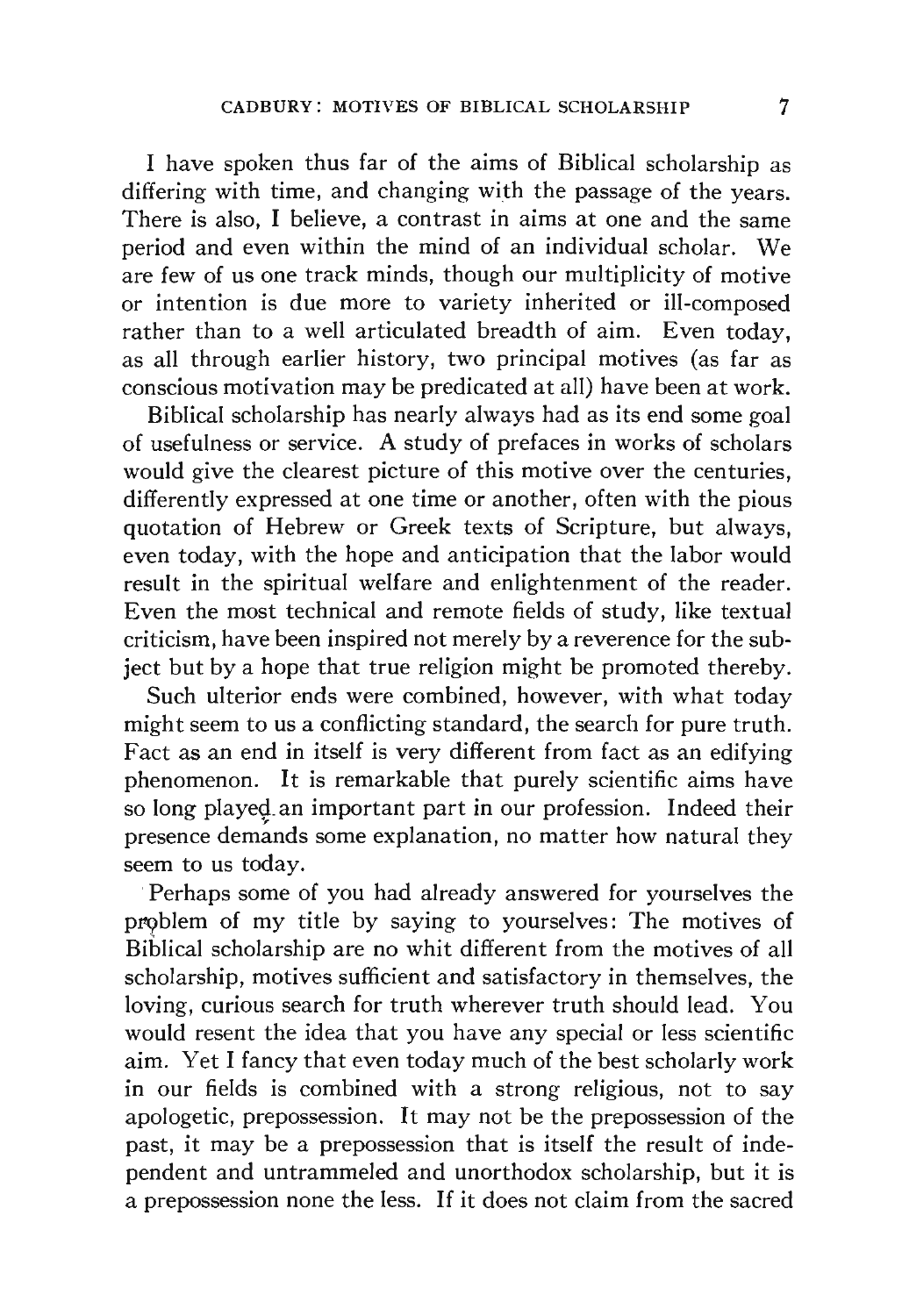page direct and authoritative proof of religious standards, it still labors under a protecting confidence that in the end some remote spiritual utility will accrue from the minutest contribution to truth. "Ye shall know the truth and the truth shall make you free."

In brief, the motive of scholarship in this field is still as it has been a combination of search for pure truth and, at least frequently, an expectation of religious serviceableness. The former ideal may seem to us more conspicuous in our day, due perhaps to the growth of conscious scientific method and to the influence of secular standards in the study of other history, literature or religion. Yet it would be quite unfair to our predecessors to fail to recognize their often extraordinary anticipation of the most unbiassed processes and most objective techniques of pure scholarship . While we may gratefully acknowledge what we owe to the example and participation of scholars from other fields, we also recognize that Bible study has itself been a pioneer in thoroughness and in progressive methods of dealing with the truth. Many a teacher of the Bible must have been often surprised to find how novel to college students of the best literary and historical training are the everyday methods and standards of scholarship in our own classrooms.

If therefore we are to think of a change of underlying motive as between the older periods and our own, it cannot be described as a change from the purely apologetic to the purely scientific, since both elements both now and then have entered into the profession. It has been rather a change in consciousness accompanying the continuance of the dual aim.

For a dual aim implies occasionally at least conflict of aims or tension between them. This tension may be either conscious or unconscious. If the conflict of aims is unobserved, or if the aims are somehow assumed to be inherently harmonious, the scholar is quite otherwise situated than if he is aware of the conflict and deliberately puts, or tries to put, one aim above the other.

Many scholars have completely identified objective truth with religious value. The Bible being the inspired word of God, whatever it actually said was bound to be the ultimate truth and of supreme value to men. Hence one need not hesitate to let text criticism or lexicography or grammar take their natural course.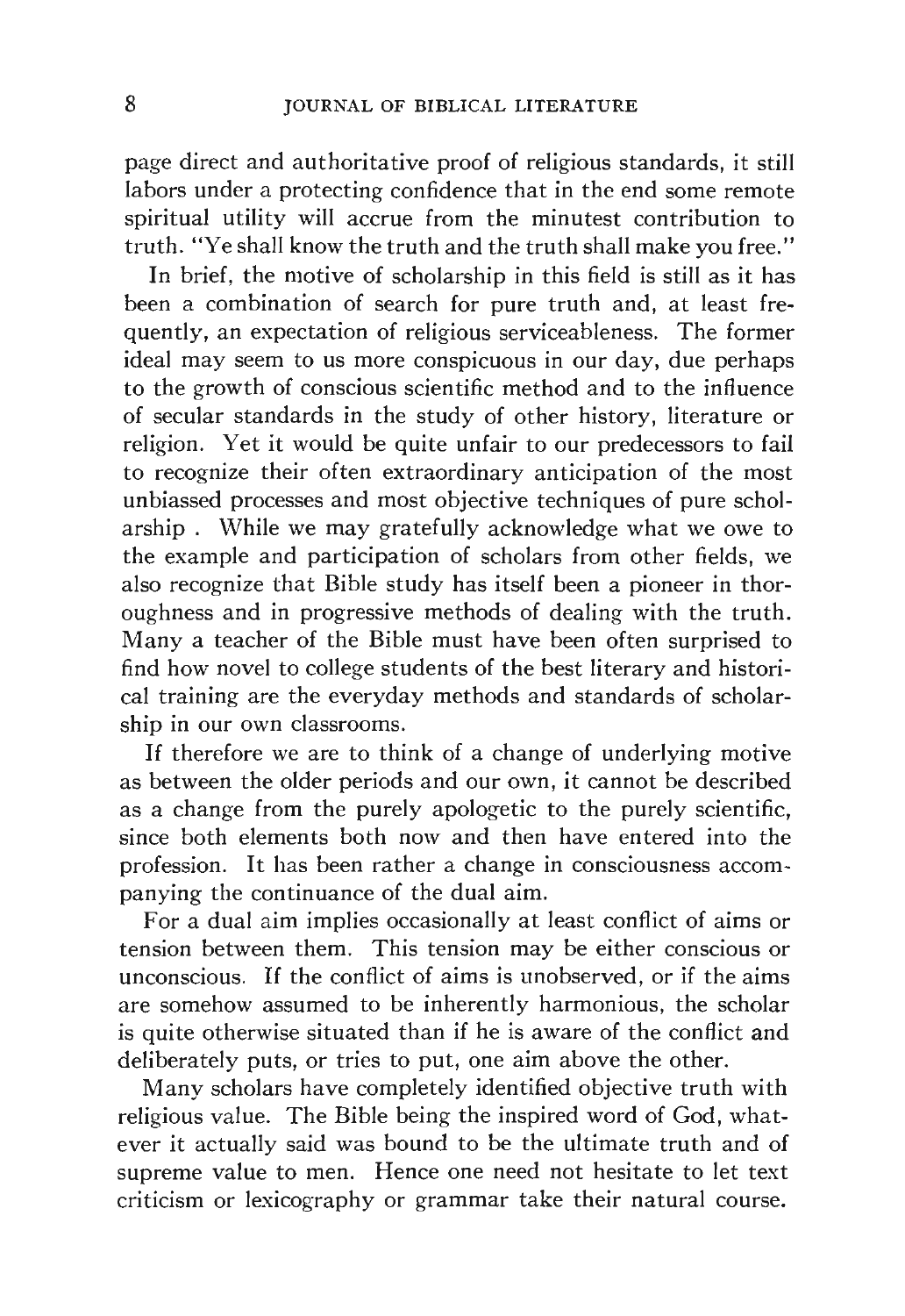If the Bible said and meant so and so, what it said was the truth in every sense of the word. Thus by hypothesis the two aims of study coincide. If the result of textual and philological study involved apparent contradictions within the Scriptures, or the recording of events apparently denied by external criteria, or the promulgation of sentiments lacking in apparent rationality or morality, plenary inspiration required one to deny the evidence or assumption or standard which interfered with its own inferences. Sometimes it was the text itself which was interpreted to meet the facts of experience, with the midrashic work of the rabbis and with the allegorical work of the commentators. So unity was retained on the surface, but a secret and unacknowledged tension remained, and if we may trust modern psychology unconscious repressions are more volcanic than open doubts.

Equally satisfactory on the surface is the most naive modern view which finds no conflict between religious value and rational results of Bible study on the ground that rational results themselves belong to God and religion must be squared at every point to meet them. If the findings of scholarship upset older or cherished religious ideas, if they seem positively to interfere with religious motivation, so much the worse for the latter. The reckless method which results is prepared to leave all consequences to God, much like the news editor who when criticized for the scandalous doings reported in his paper remarked self-righteously, "What God allows to happen, why should I refuse to print?"

More often the modern scholar assumes, much like his predecessors, that truth in the non-religious sense of the objective findings of scholarship has in itself a kind of religious value. Loyalty to truth becomes his first aim, quite sincerely. But he promptly supplements the negative or prosaic or uninspiring results of his honest inquiry with some vague generalities that after all the same religious values can still be obtained in another way, or at least something else equally good.

The various methods by which the two aims have been combined and reconciled in history would make a somewhat lengthy story, too lengthy for the present occasion. It is only another testimony to the incurable desire of man to find unity and rationality everywhere.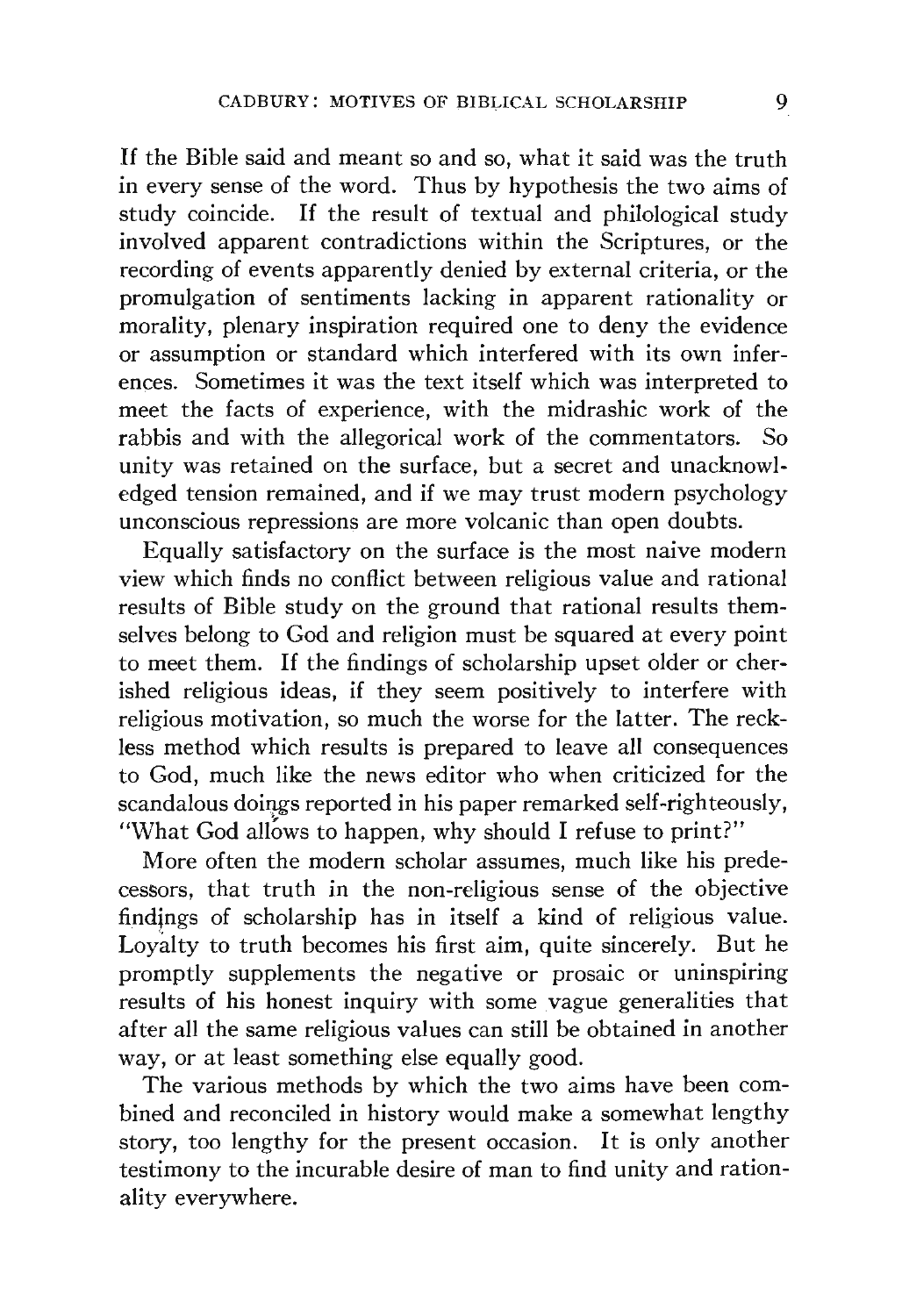The danger of attempting to combine pure scholarship with an edifying motive is apparent to all of us, at least in others whether of the past or of the present. The examples where presuppositions no matter how commendable have interfered with the untrammeled search for truth are familiar. A slight compensation is perhaps to be found in the fact that without the religious motive, even the partisan and controversial, much of the progress in scientific development would have been lost. Archaeology, inspired first by a desire to defend the faith as in the British support of George Smith, has enriched our knowledge of the environment of every period of Biblical history. Literary criticism inspired by controversial intentions both radical and conservative has led to results both secure and illuminating. Was not the authenticity of Philo's *De Vita Contemplativa* established by the controversies between Protestants and Catholics? If Judaism in the end gains some knowledge of its past through Christian controversy as well as through disputation among its own parties, there is some compensation for all the bias and distortion to which partisanship has subjected the truth. Indeed the religious motive at its worst has often led, though through zig-zag routes, to understandings which without that motive would never have been achieved. Not unlike the scientific process of trial and error has been the unscientific process of dogmatic assertion and defence.

If we agree that less oblique approaches to truth are desirable we do well even in the assurance of our modern age to inquire humbly into our own shortcomings. The fact that the causes vitiating our work are largely quite unrealized by us is only a partial excuse. The perversions of past scholars were rarely deliberate perversions. We are adepts in identifying and allowing for subjective prejudices in workers of the past. It ought not to be difficult to do the same with ourselves. One object of psychoanalysis is said to be auto-psycho-analysis. "Physician, heal thyself."

If the simple analysis I have made is not beneath the dignity of the presidential address of such an august body, it will not be inappropriate either for me to name briefly what seem to me the besetting sins of our present procedure: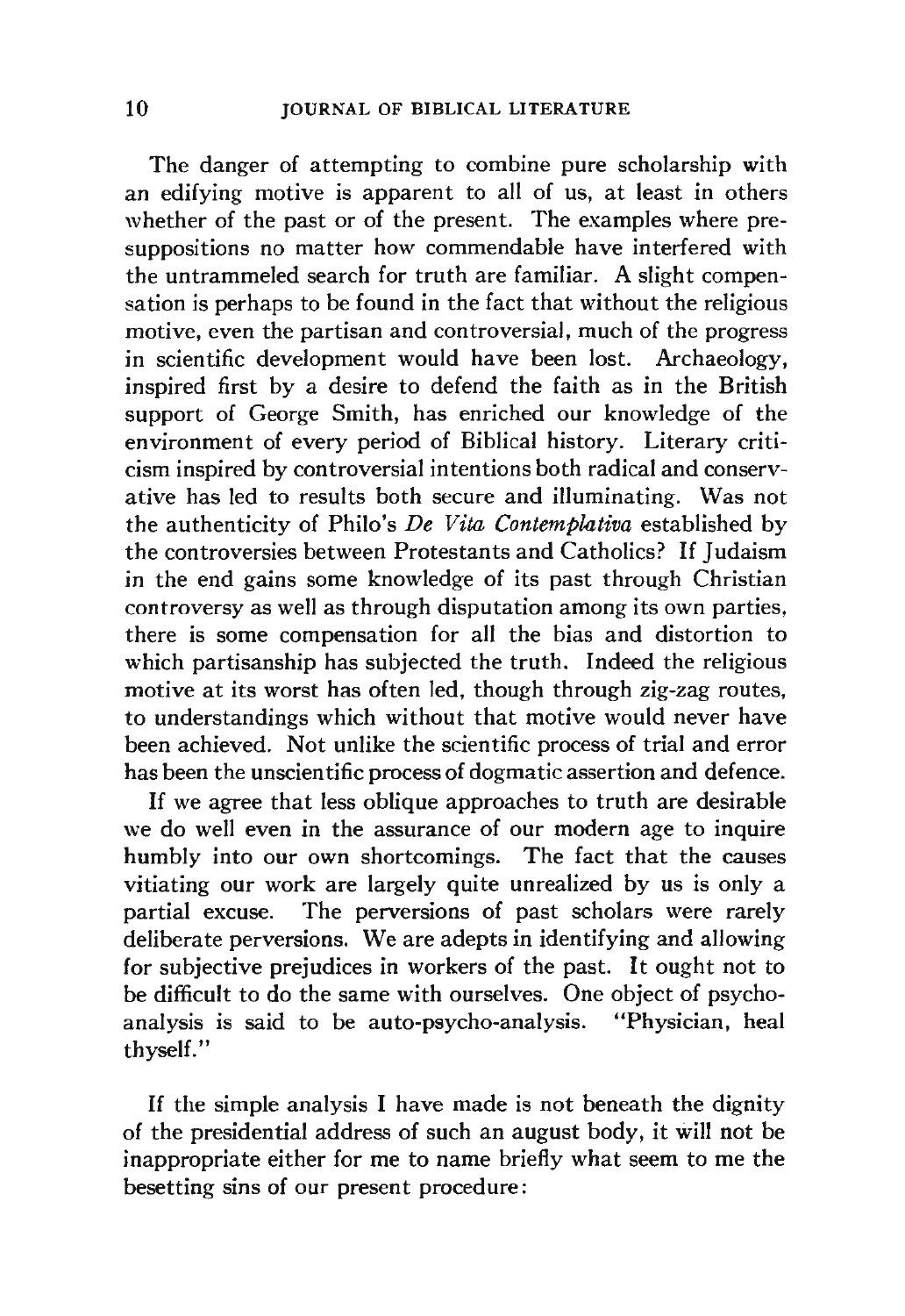1. One is an Athenian-like craving for something new. It is a fallacy to suppose that the new is more worth saying or hearing or reading than the old. Additions to knowledge are certainly a legitimate aim of each of us. In a field so fully worked as our . field is they must perhaps be rather circumscribed. They will come more often from new evidence than from new theories. Perhaps in the history of trial and error it is probable that even the wildest fancy no matter how erroneous will somehow show new facets of truth. But new theories ought at least to be first tested in the relative retirement of scholarly discussion and exchange rather than introduced first to the general reading public in popular form and liable to the extravagant publicity of the salesmanship methods of unscrupulous American publishers. As experts we have some responsibility to help curb the morbid tastes of so many superficial lay book readers who prefer to hear from us some new guess than some old fact.

2. Another bias of our procedure is the over-ready attempt to modernize Bible times. This tendency—which I have elsewhere dealt with extensively in the case of a single Biblical figure-arises partly from taking our own mentality as a norm and partly from a desire to interpret the past for its present values. To regard ourselves, our standards, our ways of thinking, as normative for the Bible is nearly as unscientific and superstitious as to treat the Bible as normative for ourselves. I have heard of modern people that think the world is flat because the Bible says so. I know of modern scholars who almost assume that Bible characters believed in evolution because we do. Though our whole discipline tends often quite successfully to the training of the historical imagination there remain areas where the nuances of the ancient mind escape our notice because of our quite modern and contemporary presuppositions.

The modernizing is in many cases, I am persuaded, due to an even less pardonable defect, the overzealous desire to utilize our study for practical ends. Wishing to short cut the roundabout processes of knowledge we desire to find an immediate utility and applicability in the ancient documents. Our minds as in the older ays of prooftexts are more anxious to find what answer the Bible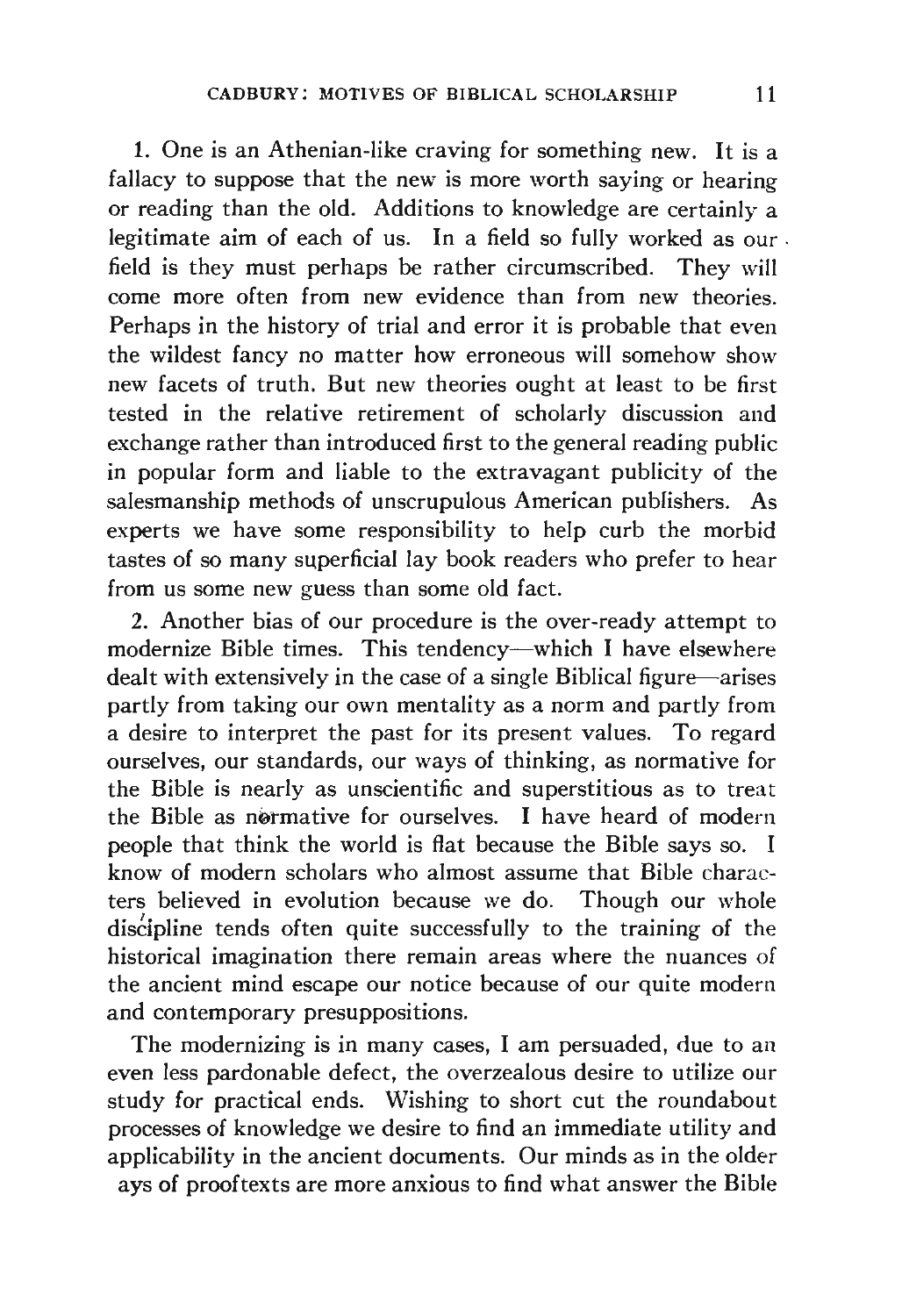gives to our own perplexities than to hear what seemingly useless and irrelevant information the book itself chooses to volunteer.

3. A third defect that I would mention arises not from a modernizing but from a conservative tendency. When new conceptions force us from old positions we substitute for the old positions imitations or subterfuges which are no better supported than their predecessors but which we hope are less vulnerable. The discovery of new proof leads to a reluctant retreat which we attempt to cover up by a kind of camouflage or rearguard action. The history of Biblical scholarship is marred by the too fond clinging to the debris of exploded theories. We are afraid to follow the logic of our own discoveries and insist that we are retaining the old values under a new name. The reluctance of our recession is intelligible even if it is not intelligent. Typical was the first early suggestion in Biblical criticism that Moses was the editor rather than the author of the Torah. In other books we hold on to the traditional author by the most tenuous connection rather than abandon the work to complete anonymity. Oftentimes such survivals are due not so much to religious conservatism as to an instinctive repugnance to scientific agnosticism. To paraphrase a modern phrase we prefer to guess a lot than know so little.

But in other cases we are anxious to retain the old values under new conditions. If we surrender the plenary inspiration of the Scriptures we must find, we think, a kind of inspiration that will seem to carry equal assurance. If we doubt the crassly miraculous we must invent some theory of some other way of the special intervention of God in history. If the words of Scripture cannot be assigned absolute authority we must claim for them some other peculiar or exalted merit, or some less literal and more general validity. I am not concerned so much to deny our favorable appraisals of the Bible material, as to regret that they seem to me to come from the attempt to salvage from what we have lost. They ought to come rather from the fresh, independent and original statement of what we have found.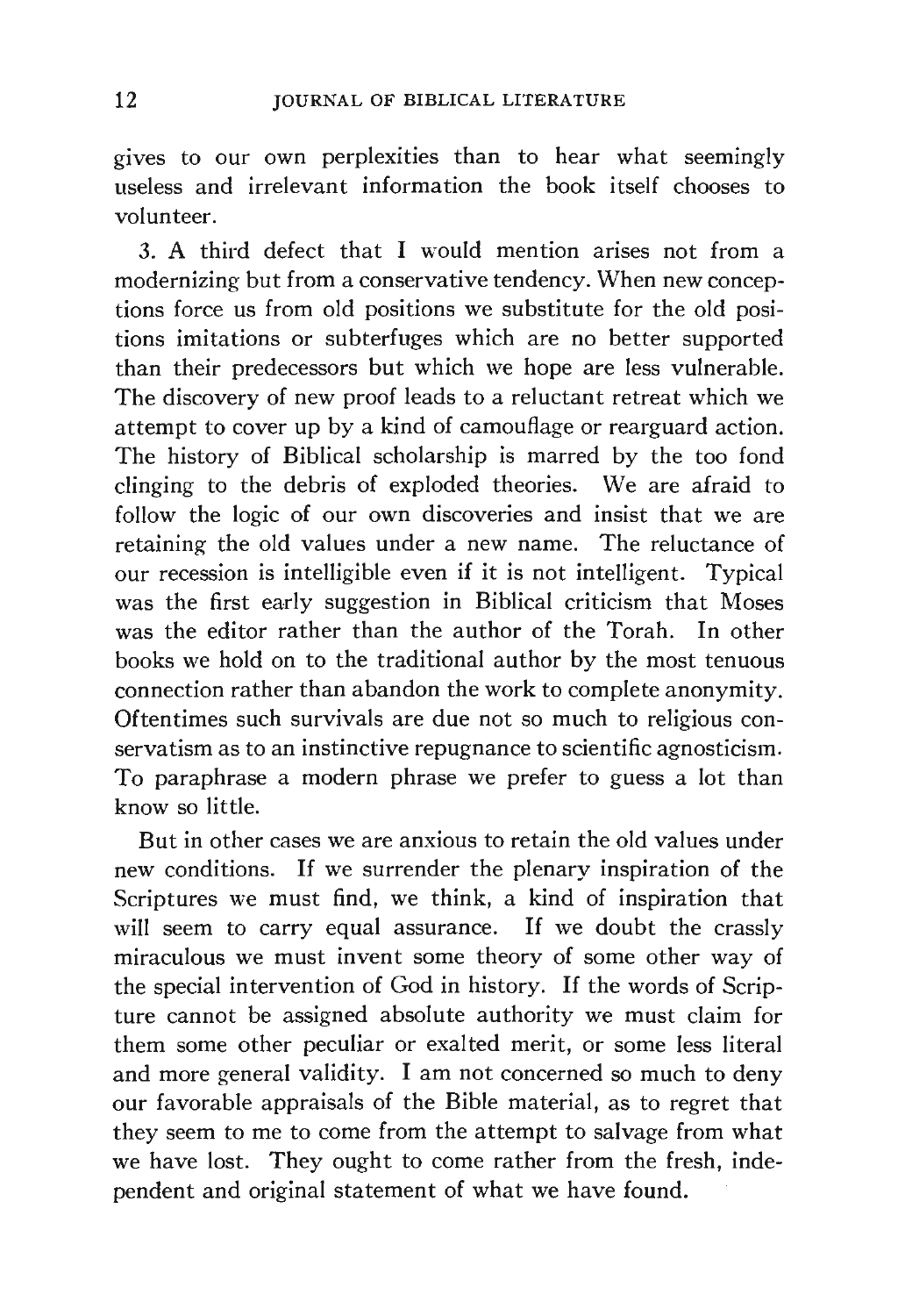But to return to the motives of our work. If there are two of them, the pursuit of truth and the loyalty to religion, which shall we choose? That we are dealing here with a fundamental philosophical enigma of the relation of fact and value must be evident to all of us. You will not be surprised if I beg leave not to deal exhaustively with such a problem. The cultivation of truth without fear or favor is certainly the nominal ideal of all scholarship today, reinforced by what we like to call the scientific approach to knowledge. I take it that most of us are in sympathy with it, and are horrified by the perversions and prostitutions of learning to partisan or prejudiced ends, whether these illustrations be taken from the past history of our own profession or from the modern inroads on scholarship by the extremes of political theory and control.

But are we equally aware of the responsibilities of scholarship? Since we deal in the area which we should be the first to admit has been so influential for human good and ill, are we not under special obligations to the field of spiritual life and value traditionally associated with the Old and New Testaments? Can we be indifferent to the social consequences of our career? Has the single minded pursuit of truth any limitations on its side, as serious as is the irresponsible and unscientific use of the data of history in propaganda for one's own chosen ends or standards?

Two episodes this summer not especially connected with our own profession illustrate the extremes I have spoken of. One was at the five hundred and fiftieth anniversary of the University of Heidelberg where the ideal of scholarship was definitely renounced as the aim of a great academic tradition in favor of partisan propaganda. According to the official words of the minister of Science and Education, "The old idea of science based on the sovereign right of abstract intellectual activity, \* \* \* \* the unchecked effort to reach the truth," has been forever banished.\* The figure of Athena was to be replaced by the swastika. The tragedy is not so much that you or I may not

*<sup>\*</sup>New York Times,* June 30th, 1936, p. 14, col. 6.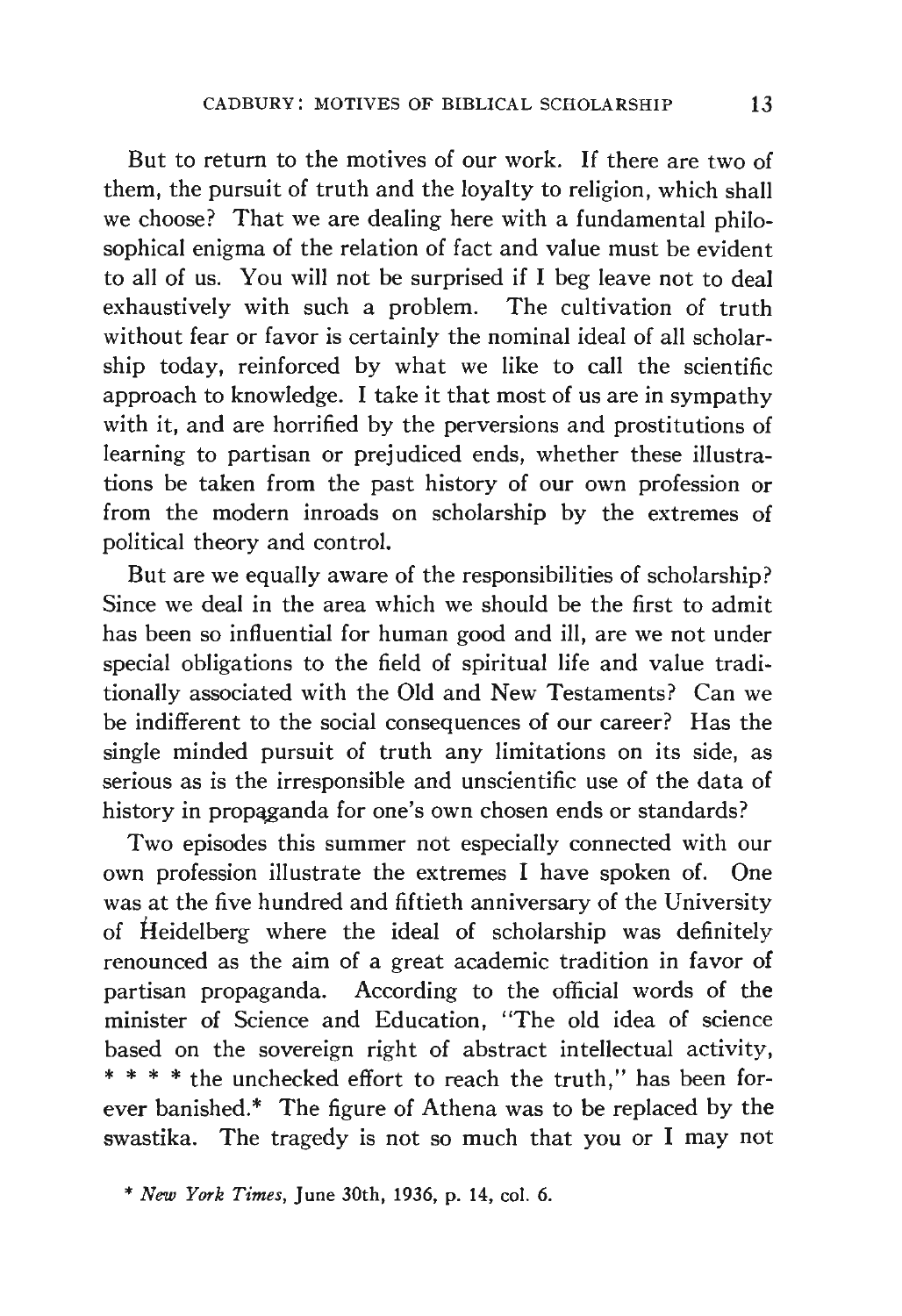sympathize with the special party or policy in power. Even for a more congenial religious or political objective the conscienceless abandonment of honest and open-eyed quest for truth should seem to us tragic.

The other occasion was the September meeting of the British Association for the Advancement of Science. To these expediters of progress there came from their own members a challenge which many an outsider has long been feeling. Are the men of science not responsible for the social consequences of their discovery? Some of them resent being blamed for overproduction and technological unemployment and the destructive use of scientific discoveries. "Pure science," said one of them, "has nothing to do with ethics, she recognizes no moral obligations whatsoever." But others have accepted a new responsibility for the results of their laboratory labors. Said Professor J. C. Philip, president of the chemical section, "Impelled by patriotic motives, most scientists have put themselves freely at the disposal of the state in time of need. But many are hesitating to admit that patriotism must always override considerations of humanity. Whatever be our individual attitude in this matter, it is time for chemists and scientists in general to throw their weight into the scale against the tendencies which are dragging science and civilisation down and debasing our heritage of intellectual and spiritual values."\*

Here is the kind of challenge which I suppose few of us have really faced. Though our science is quite a different one, and though partisan religion is not often nowadays an excuse for holy wars or the inquisition, there is a sense in which fidelity to the strictest standards of scholarship about the Bible demands all the more from us a responsibility for constructive forces that would counterweigh any destructive, unspiritual results of our labors. No more than the inventor of poison gases in his labora-

<sup>\*</sup> British Association for the Advancement of Science. Report of the An*nual Meeting, 1936, pp. 146 and 49.*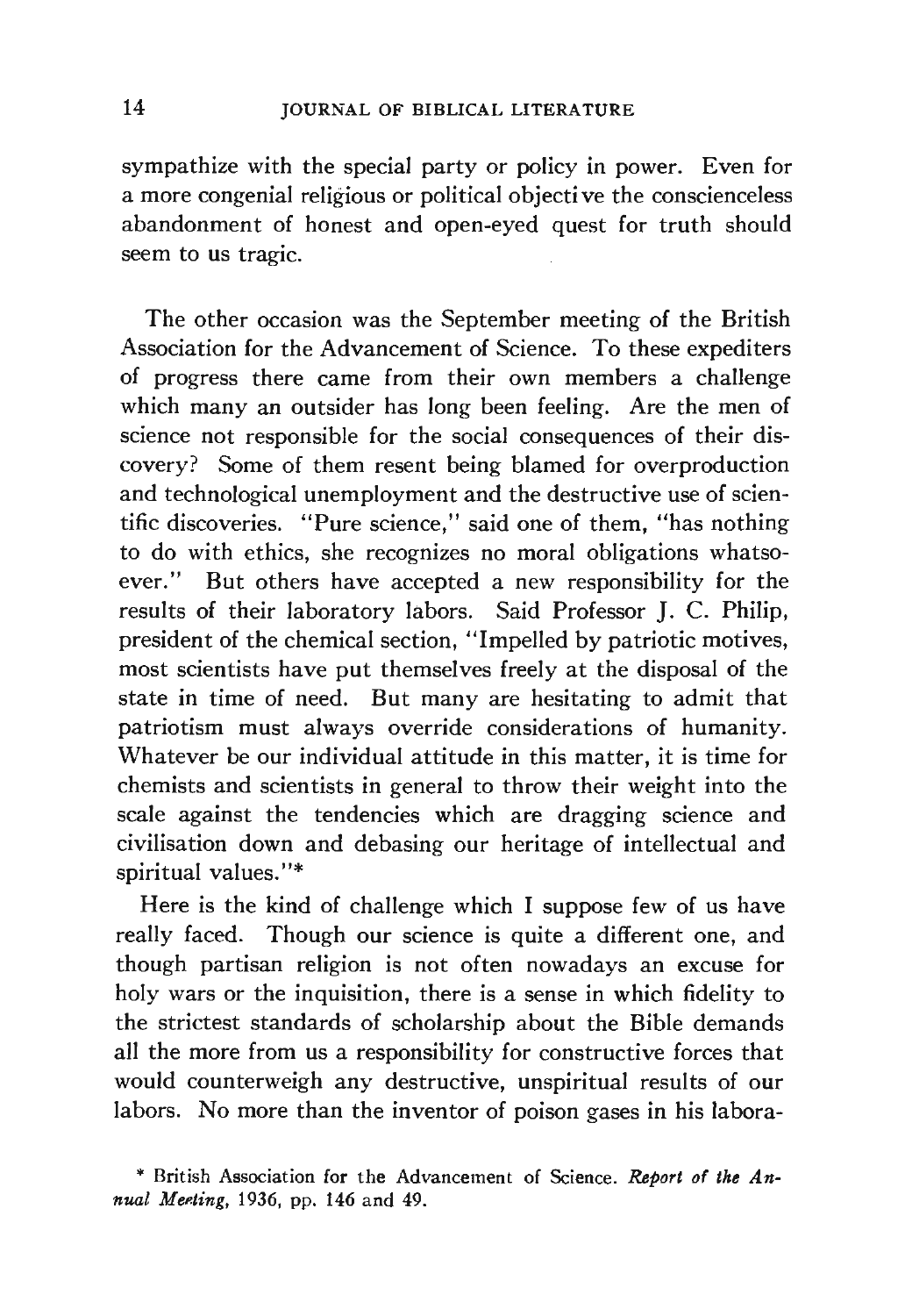tory can the Biblical scholar remain in his study indifferent to the spiritual welfare which his researches often seem to threaten or destroy. He may be in his processes faithful to the cold standards of history and literary criticism, he must not be indifferent to moral and spiritual values and needs in contemporary life. His own work may seem irrelevant and remote, a luxury hard to justify in a practical age. Whether as irrelevant or as seemingly destructive he must realize that no less than the unimportance or actually deleterious character of other sciences his own profession carries grave responsibilities. I am not sure that we critics have fully faced our duties along these lines. Each aspect of our motives has its own dangers or defects and its own appropriate safeguards or correctives.

In the end the motives of such scholarship are bound to be various. One could scarcely think of more variant characters than the two quater-centenary figures mentioned at the beginning of this paper,  $-$  Erasmus the cool and judicial neutral, the rational and dispassionate humanist; Tyndale the passionate enthusiast, the untiring devotee of a single viewpoint. Yet both men expressed themselves in similar ways and both aimed solely at helping their contemporaries to a better knowledge of the Bible. The well known words of the English martyr about the vernacular understanding of the Scriptures are only a paraphrase of what the Dutch humanist expressed as the hope of the consequences of his labors. The same diversity of temperament prevails in our present Society.

The same general end and aim-a better knowledge and understanding of the Bible-is probably the immediate motive of all of us, often without much further thought of why we wish this result. As we pursue our labors the study of the Bible becomes an end in itself. No doubt many rabbis have quoted as the motive of their labor the command of Joshua: "Thou shalt meditate therein day and night." No further reason is quoted by the Pentateuchal writer. By us also, not so much by divine injunction as by the habit and intrinsic interest of the task, ulterior or self-conscious aims are forgotten. Under these circumstances in